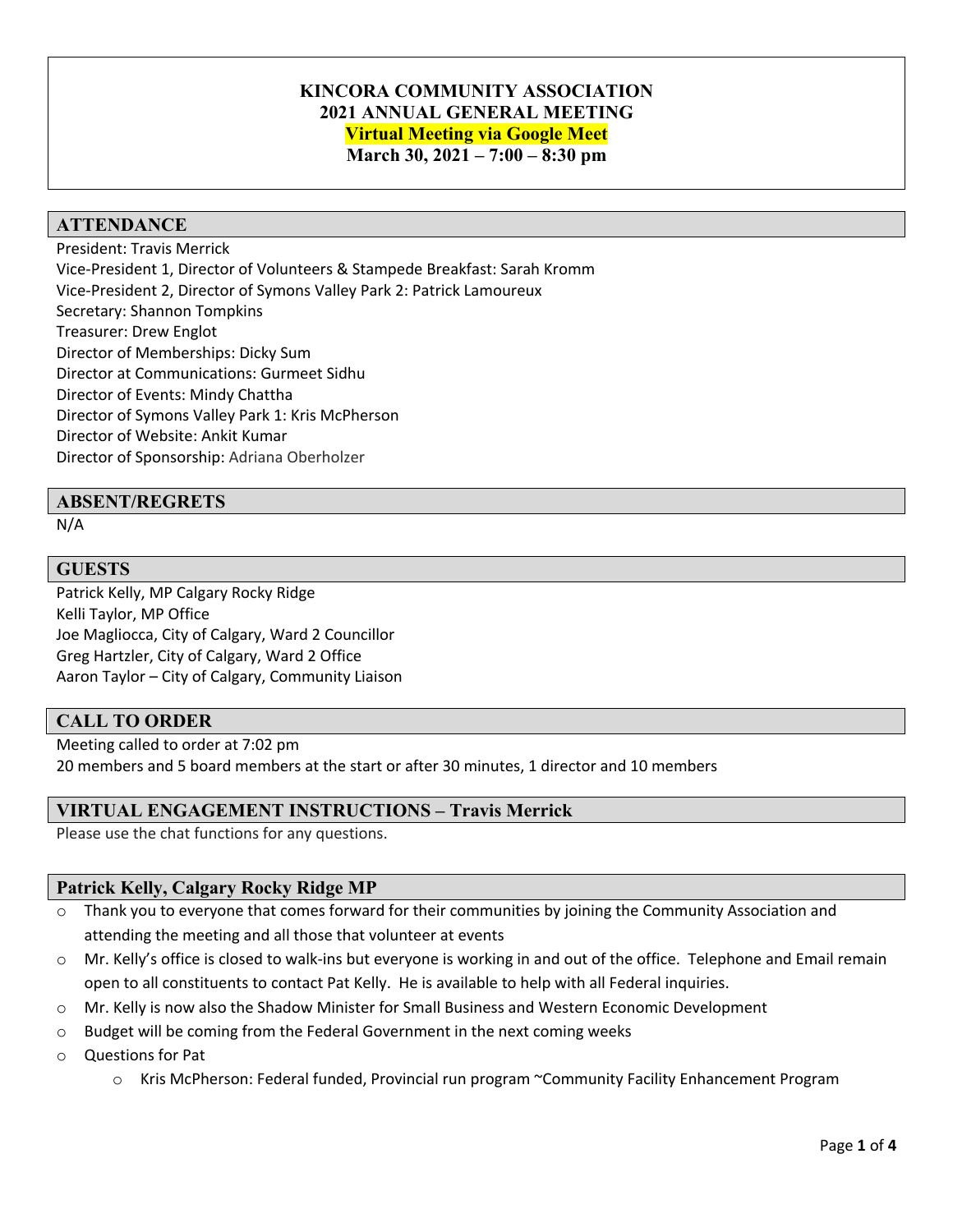Something he can't answer but the office will look in to and respond to Kris

# **Joe Magliocca, City of Calgary Ward 2 Councilor**

- o NW Stoney Interchange, approved and continuing construction
	- o Bridge across Nose Creek Ravine
	- o Guidebook, Joe Magliocca opposed
	- o Speed Limit Change, Joe Magliocca opposed
	- o Covid-19 has been a difficult year for all
	- o Ward 2 Office open for your questions
- o Questions for Mr. Magliocca
	- o Sage Library is it going forward?
		- Funding is secured.

#### **Kris McPherson, Symons Valley Park**

- Kris McPherson, President of Symons Valley Park
	- o Symons Valley Park is the green space allocated to the communities of Kincora, Sherwood, Nolan Hill and Sage Hill that is south of Walmart, located at 465 Kincora Glen Road NW
	- o 2017 SVLAS founded
	- o 2018 Concept developed
	- o 2019 Hosted first annual family day on September 20
	- o 2020 Delays due to Covid
	- o 2021 Phasing project funding into 5 Stages of completed programs
	- o Phase 1, vegetation, playground, paths, est \$900K
	- o Join our Board: 4 Board positions available
	- o Join our Committees
	- o Donate to our Project

## **Aaron Taylor, City of Calgary Community Liaison**

Aaron talked about the current Ping Pong Table and Community Garden

# **APPROVAL OF 2020 AGM MINUTES AND 2021 AGM AGENDA**

#### **Quorum called at 7:32 pm**

#### **2020 AGM Minutes approved. Motion by Dicky Sum; Second by Annette Hall 2021 AGM Agenda approved. Motion by Sarah Kromm; Second by Gurmeet Sidhu**

## **KCA BOARD OF DIRECTORS INTRODUCTIONS**

o Travis introduced the current 2020 KCA, Directors attending via Google Meet

## **PRESIDENT'S MESSAGE, Travis Merrick**

#### 2020 Review

- o We had a great 2019 and had a strong 2020 planned
- o Winter Carnival, February 2020
- o Cancelled Easter Egg Hunt, Community Clean-up, Roughneck Game, Terrarium Night,
- o Key event: Stamped Breakfast cancelled
- o Added stencil games to the community pathways around the playgrounds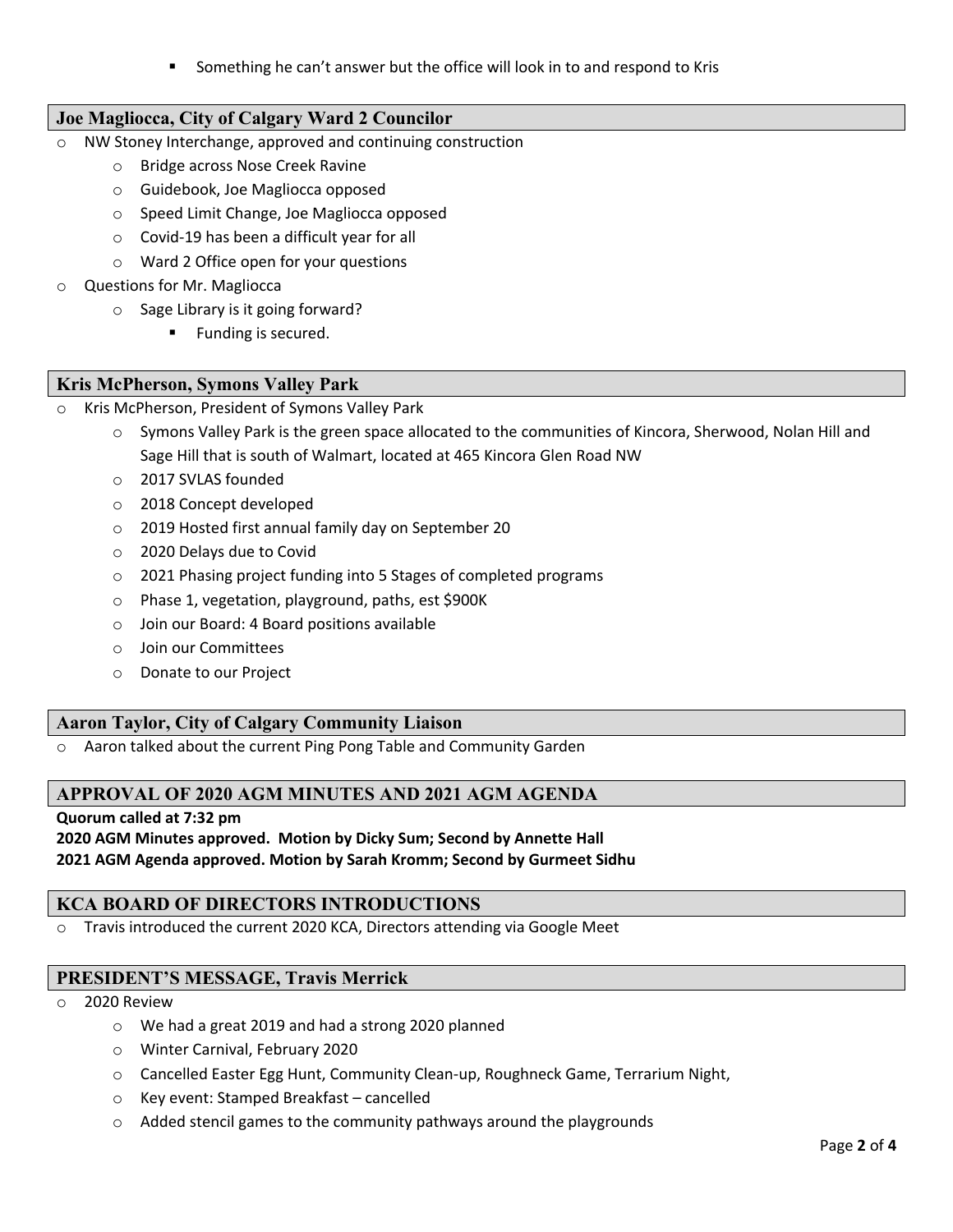- o Canada Parade and Decorating Contest
- o Community Garage Sale, July
- o New bold sign, Kincora Glen Drive
- $\circ$  2 Food Truck Rallies set up in the soccer field, financial compensated for helping organize
- o Drive in Movie Night, November, 190 cars,
	- Sponsorship: Tim Horton's, Bow Tie Pizza, Papa Murphys', Ronmor
- o Community Skating Rink and added Fire Pits to the venue
- o Christmas Lights Decorating
- o Break-in at the community shed, Sweeper was stolen (approx. \$900)
- o Adopt a rink: Approximately 40,000 gals were put on the rink this year

#### o Thanks to Joe Magoliocca,

- o 2021 Future Events
	- $\circ$  Our Board is event driven and we are working to providing safe events this year
	- o April 22, 2021 ~ Amazing Race Earth Day Clean-up
	- o May 1, 2021 ~ Community Garage Sales
	- $\circ$  May 2, 2021 ~ City Community Clean-up Looking for volunteers
	- o Stampede Breakfast is likely not going ahead in July
	- o Hoping to have
	- o 6 Food Truck Rallies planned
	- o Early discussions of adding a second rink
	- o Tentative plans for a Winter Festival for Boxing Day (applied for Grants)
	- o Community Garden is planning stages
	- o Community Ping Pong Table will be installed late spring
	- o Blizzard Soccer Partnership with KCA this year
- o Membership
	- o 1,396 houses in Kincora
	- o 123 members in 2020, went down significantly prior to Drive-in Movie Event
	- o Current 2021 at 139 members
	- o Looking for 250 members this year in a membership drive

#### **TREASURER REPORT, Drew Englot**

- o Presented the 2020 Financial Report
	- o Revenue membership & sponsorship: \$
	- o Expenses events & operations: \$
	- o Net Income:
- o 2020 Financial Report will be attached to minutes

# **Travis Merrick motioned to approve 2020 Financial Report as presented. Approved by Sandy Mamona, Seconded by Sarah Kromm; All in Favour. PASSED.**

- o Presented the 2021 Budget
- o Auditing Financials cost approximately